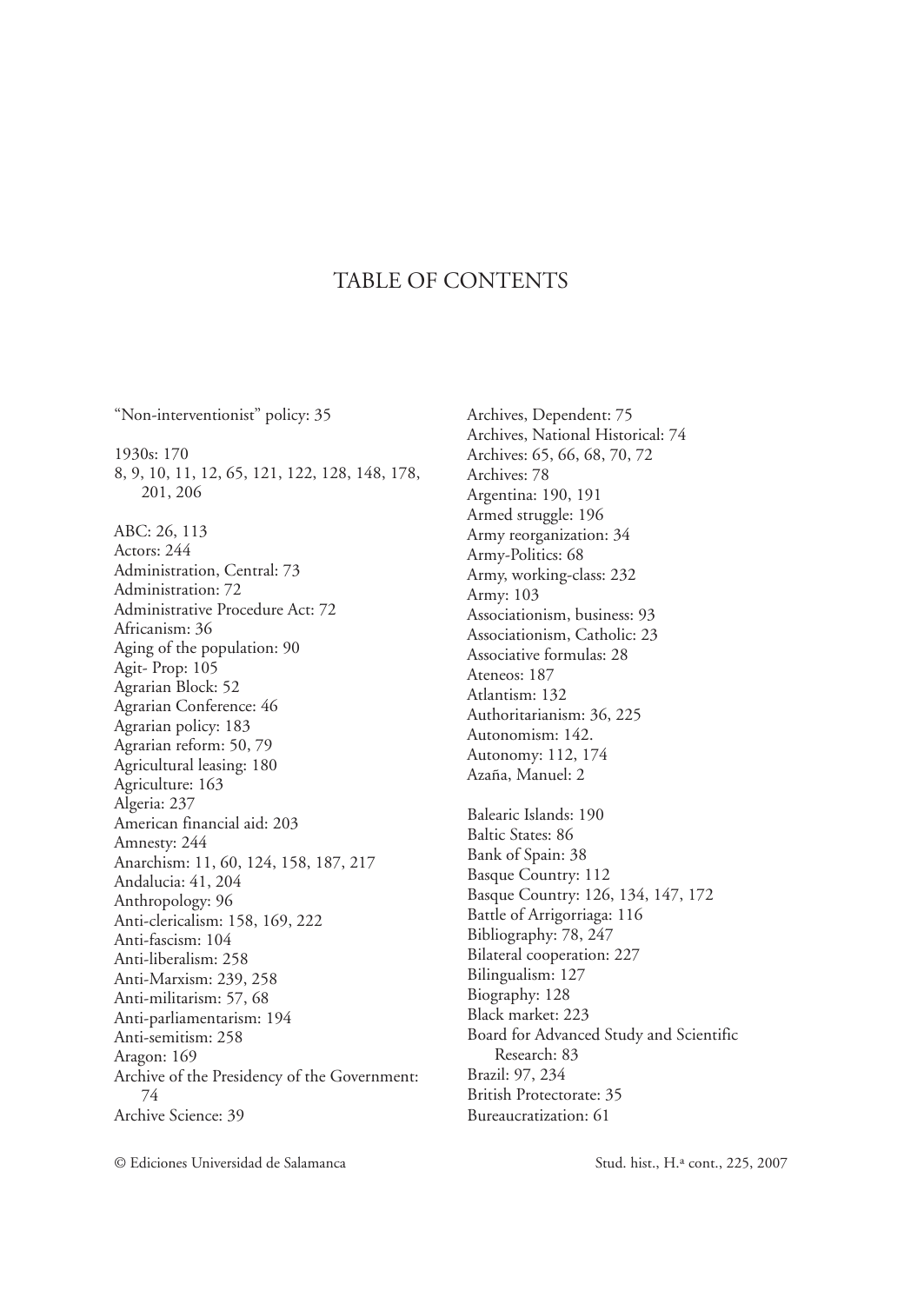Calendar: 244 Canary Islands: 139, 140 Capitalism: 239 Cárdenas del río, Lázaro: 213 Carlism: 44 Casinos: 187 Castile: 168 Castilian: 135 Catalonia, Statute: 113 Catalonia: 228 Catholic Action Youth: 62 Catholic Church, Spanish: 33, 125, 176 Catholicism: 45, 85 CEDA: 52, 58 Central Europe: 91 Cereal: 168 Chafarinas Islands: 237 Cheap Housing Cooperatives: 185 Circles: 187 City: 48, 120 Civil citizenship: 149 Civil Society: 141 Civil War Section: 39 Civil War, Greek: 245 Civil War: 15, 29, 30, 31, 32, 33, 34, 35, 37, 38, 41, 59, 60, 62, 104, 105, 124, 191, 201, 230, 231, 232, 234, 235, 245, 246, 250 Clericalism: 222 CNT: 11, 15, 30 Code of Military Justice: 236 Cold War: 193, 209 Collaborating banks: 22 Collective Market: 88, 93, 241 Colombia: 192 Colonial Hacienda: 138 Colonialism: 137 Colonization: 131 Commemorations: 243, 244 Common Space: 89 Communism: 124, 230 Communist International: 229 Communist Party of Spain (PCE): 32, 105, 229 Communitarism: 88 Comparative method: 96 Conflict, rural: 204 Conflict, social: 18, 51 Conflict, university: 196 Conservative thought: 241 Conservativism, military: 36

Conservativism: 85 Constitutionalism: 8 Corporativism, Catholic-worker: 20 Corporativism, Catholic: 25 Corporativism, Fascist: 25 Corporativism, Worker: 3 Corporativism: 16, 23 Corporativist theories: 25 Coup d'etat: 235 Courts martial: 236 Creditors: 216 Criollo Science: 142 Crisis of 1898: 146 Crisis of the Restoration: 169 Crisis, Agrarian: 46 Crisis, Democratic: 98 Crisis, Economic: 164 Crisis, End-of Century: 145 Crisis: 126, 225 Cuadernos para el Diálogo: 254 Cuba: 136, 137, 138, 139, 140, 141, 142, 143, 144, 147, 161 Cultural change: 202 Cultural proselytism: 253 Culture: 83, 89, 102 Daily life: 182 Day labourers: 204 DE GAULLE, Charles: 208 Decolonization: 199 Dehesas: 180 Democracy: 129, 211, 212, 225 Democratization: 149 Demography: 90, 91, 170, 172 Development: 117 Dictatorship, Argentina: 249 Dictatorship, Greece: 193 Dictatorship, Primo de Rivera: 16, 23, 49 Diplomacy, cultural: 227 Disaster of 1898: 56, 147, 161 Discourse, liberal: 108 Discourse, nationalist: 114 Discourse, political: 195 Discourse: Discrimination: 255 Districts, urban: 55 Documentary Information Centre for Archives: 78 Documentation: 76, 92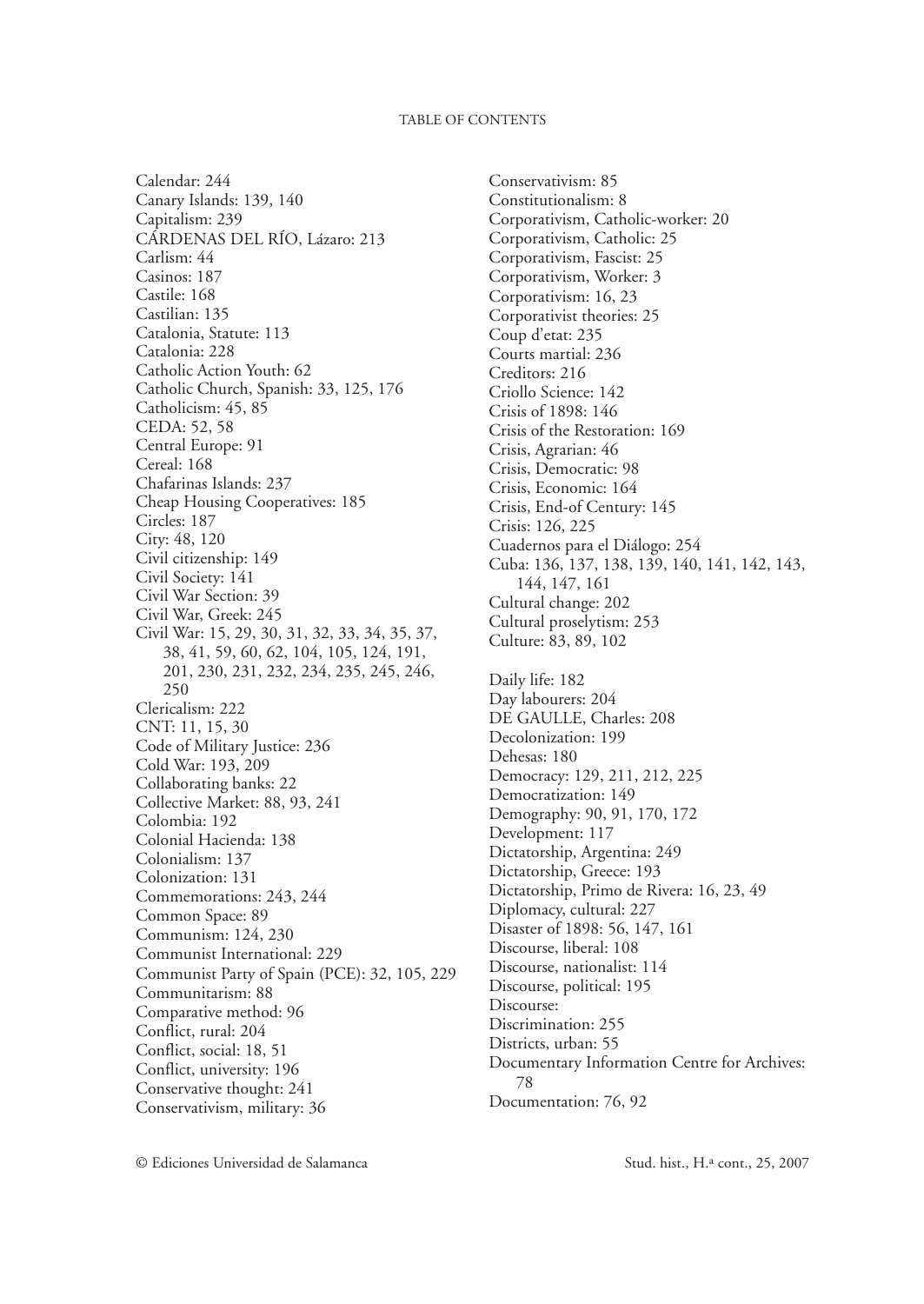Documents: 75 Economic Development Policy: 226 Economic development: 176 Economic growth: 208 Economic migrants: 257 Economic planning: 239 Economy: 139, 216 Education: 57, 64, 220 EFTA: 199 Elections, Constitutional: 1 Elections, February, 1936: 32 Elections, U.S: 150 Elections: 215 Electoral reform: 150 Electoral results: 55 Elites, colonial: 136, 137 Elites, political: 1, 109, 123, 125, 159 Emancipation, female: 240 Emancipation, worker: 63 Emigration: 139, 140, 240 Empire: 144 Employers: 156 End of century: 160, 164, 166, 186 Equality: 221, 255 Estado Novo: 197, 198, 200 Estelrich, Joan: 250 Europe, end of the century: 149 Europe: 25 European Community: 90 European Economic Community: 93 European Union: 88, 92 Exile, Republican: 213 Exile: 49, 247

Fact, historical: 17 FAI: 15 Falange Española: 58, 233 Family under the Franco regime: 226 Family: 172 Fascism: 16, 61, 98, 104 Fascistization: 58 Feminism: 57, 221 FET-JONS: 61, 125 Financial bourgeoisie: 4 Firing squads: 236 First independence: 86 Flour factories: 184 France: 101, 131, 170, 210, 237 Franco, Francisco: 104, 106, 181, 208, 242 Francoism: 114, 125, 132, 171, 176, 201, 202,

203, 207, 209, 212, 223, 236 Freedom of the press: 254 Fueros: 112 Funds: 39 Future: 106 Galicia: 66, 127, 235 Gender, female: 171 General Archive of the Administration: 74 Generalitat de Catalunya: 37 Germany: 118, 210 Gibraltar: 35, 207 Gil Robles, José María: 52, 58 Globalization: 160 Great Britain: 207 Great Depression: 46 Greece: 195 Group identity: 122 Group image: 140, 153 Group perception: 140 Groups, Christian Democrat: 254 Groups, social: 102 Guerrillas: 192 Guipúzcoa: 184 Hispanidad: 226 Hispanism: 258 Historians: 166 Historical analysis: 70 Historical change: 166 Historical Heritage Act: 73, 75 Historical narrative: 100, 119 Historical present: 115 Historical stages: 77 Historical time context: 17 Historicism: 194 Historiographical balance: 29 Historiographical narration: 166 Historiographical renewal: 231 Historiography, contemporary: Historiography, Spanish Civil War: 40, 41 Historiography, Worker's movement: 63 Historiography: 73, 92, 119 History of International Relations: 206, 238 History of memory: 244 History of the Present: 244, 248 History, agrarian: 168, 180 History, Castile & Leon: 135 History, comparative: 94, 95, 97, 98, 119, 175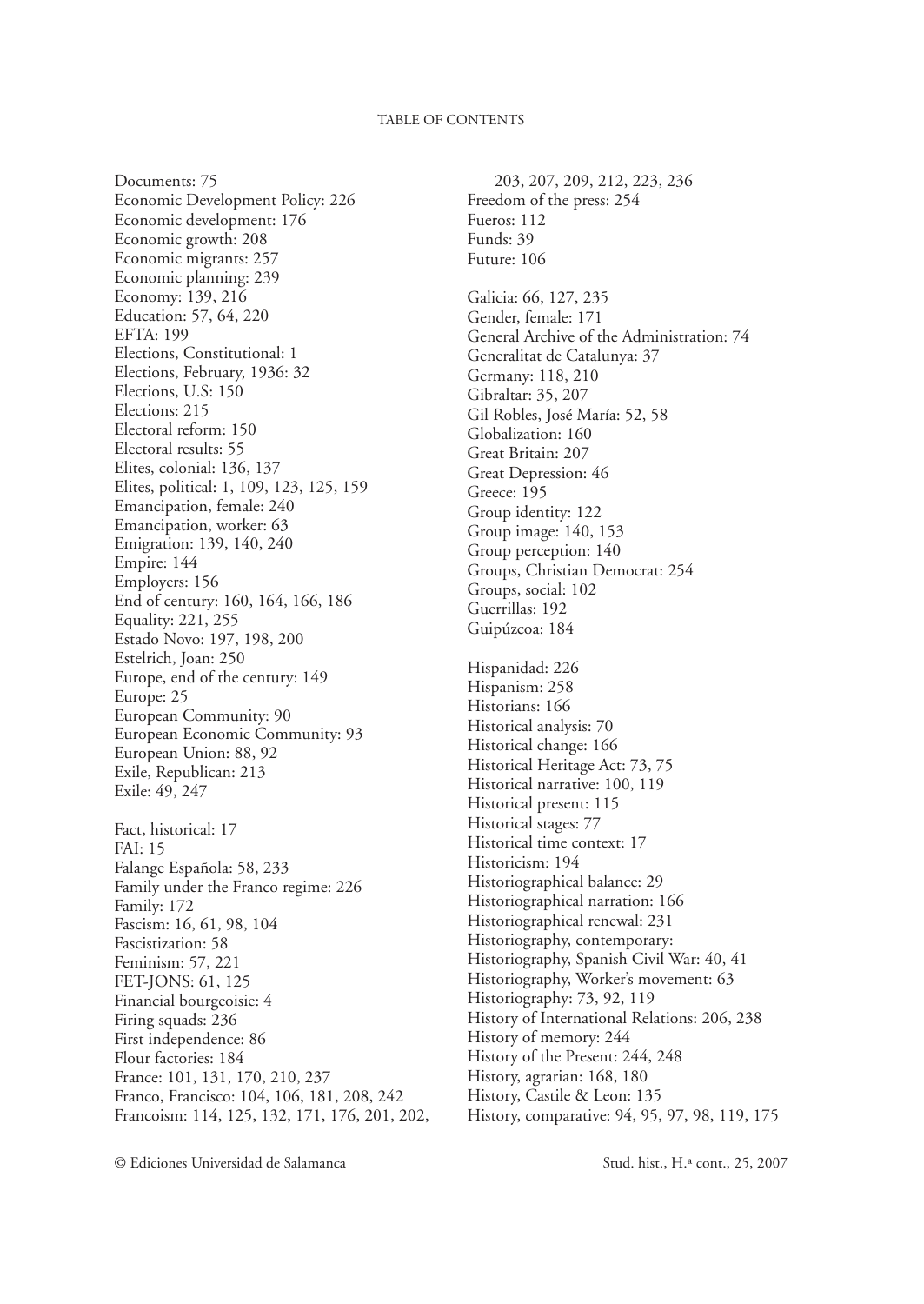History, cultural: 64, 120, 135 History, diplomatic: 69, 238 History, economic: 223 History, European Contemporary: 155 History, gender: 189, 221 History, local: 121 History, military: 231 History, Modern: 256 History, narrative: 67 History, national: 121, 122, 148 History, political: 134 History, regional: 66, 121, 122 History, scientific: 100 History, social: 67, 134, 214, 223 History, transnational: 148 History, urban: 189, 190 History, working-class: 214 Hitler, Adolf: 181 Holdings, documentary: 72, 77 Honour: 36 House: 172 Human Rights: 249 Hygiene: 189 Identity myths: 116 Identity: 89, 110 Ideology, political: 82 Ideology: 107, 194, 195 ILO: 156 Immigrants, Spanish: 252 Immigration: 170, 176, 234 Imperialism: 160, 161, 228 Individual: 128 Industrialism: 117 Industrialization: 126, 173, 184 Industry, sugar: 143 Industry: 178 Information Service: 224 Innovation, technological: 163 Institución Libre de Enseñanza: 83 Instituto Nacional de Previsión: 22 Insurrection: 141 Integration: 92, 252 Integrism: 44 Intellectual and scientific exchange: 253 Intellectuals: 84, 145, 152 Intelligence Service: 224 Intelligentsia, criolla: 142 Intelligentsia, Portuguese: 200

Intelligentsia, republican: 1, 213 Interdisciplinary approach : 95 Internal division: 250 International fairs: 153 International order of nations: 13 International visibility: 256 Internationalization: 214 Interventionism, military: 34 Interventionism: 36, 88 Isolationism: 130 Italian Unification: 220 Italian-Mexican cultural relations: 227 IWA: 65 JACE: 62 Jacobin: 101 Job access: 257 Journalism: 159 King Juan Carlos: 244 Kubitschek, Juscelino: 226 Laicism: 1, 155 Land ownership: 79 Landscape: 48 LARGO CABALLERO, Francisco: 31 LARRA, Mariano José de: 111 Latin America: 129 Le Mouvement Social: 214 Legislation, labour: 6, 51 Legislation, social: 18, 19 Legislation: Legitimization, ideological: 53 Legitimization: 243 Liberalism political: 82 Liberalism, royalist: 85 Liberalism: 45, 79, 80, 84, 98, 109, 152, 194, 211 Library of Congress: 14 Libya: 205 Lion Depetre, José: 213 Liquidation Commission: 216 Literary production, 1936-1937: 42 Literary work: 48 Literature, children's and youth 246 Literature, combat: 42 Literature: 67, 120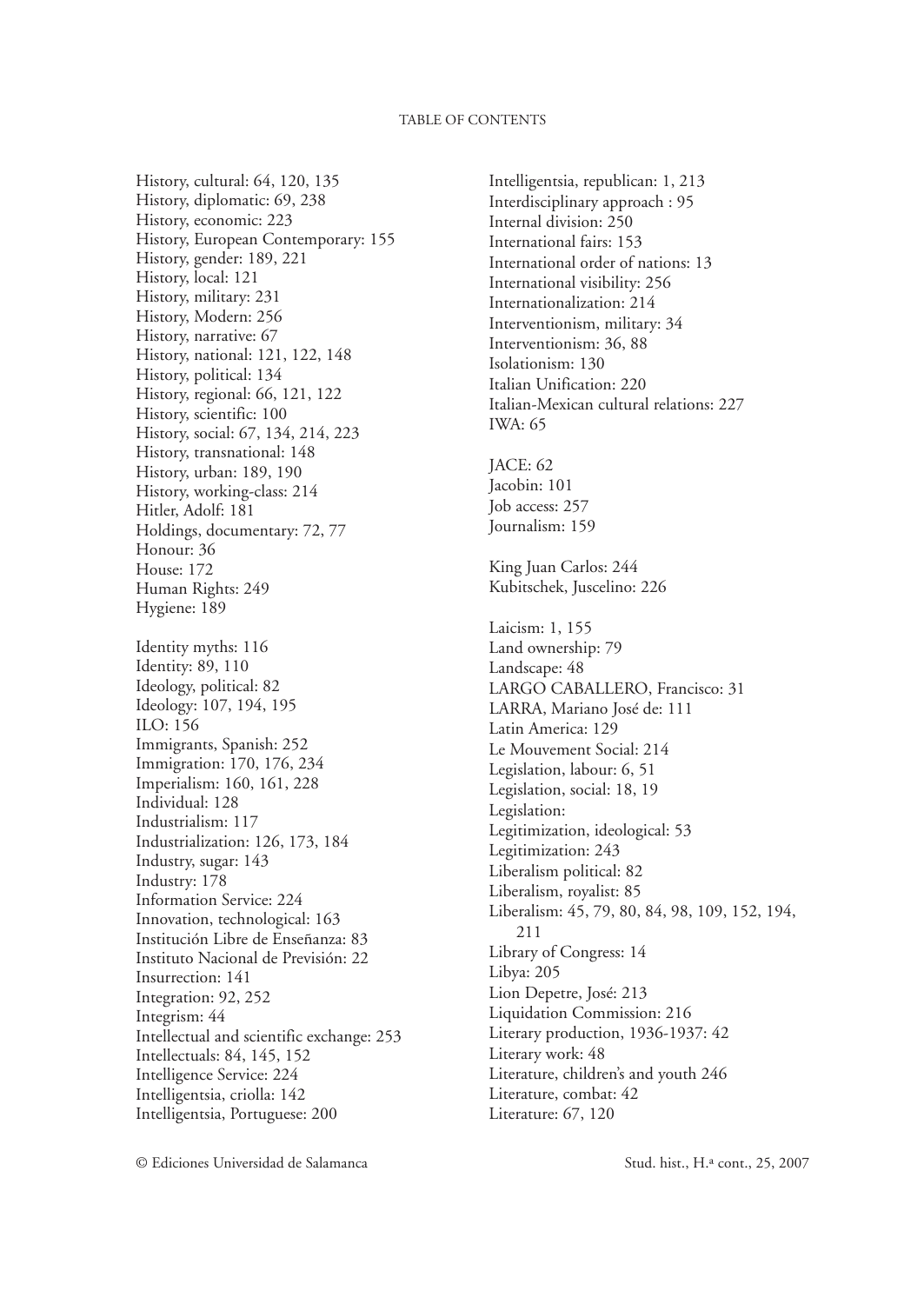M.A.E Archive: 69, 77 Maciá, Francesc: 113 Madrid: 110 Magazines: 256 Magreb: 131 Marcelismo: 198 MARÍA LABRA, Rafael: 161 MARTÍN ARTAJO, Alberto: 213 Marxism: 59 Masonic: 39 Masonry: 217, 218, 219, 220, 221, 222 Mass politics: 159 Mass society: 152 May 1968: 196 Mediterranean Accords of 1907: 238 Mediterranean: 132, 205 Memory, historical: 246 Memory, individual: 241 Memory: 89, 211, 243, 247, 249 Methodology: 28, 64, 78, 94, 95 Mexico: 213 Migrant workers: 257 Migration: 90 Migrations, international: 190 Migrations: 190 Migratory flows: 173 Militarism, Spanish: 2 Militarism: 30 Militarization: 61 Military control: 103 Ministry of Culture: 77 Ministry of Finance: 4,75 Missing: 249 Mobilization, Catholic political: 215 Mobilization, worker: 6 Mobilization, working class: 234 Mobilization, youth: 56 Mobilization: 146, 232 Moderation: 82 Modernity: 129 Modernization: 47, 84 Monarchy: 109 Montevideo: 248 Moral: 232 Morocco: 237, 238 Moyano Act: 43 Multilateral cooperation: 227 Mutual help societies: 20 Myth: 218

Naples: 205 Napoleon: 110 Nation and ideology: 175 Nation-state; 107 Nation: 108, 109 National Catholic Conference: 146 National Crusade: 33 National sovereignty: 86 National state: 66 National tradition: 114 National Uprising: 53 National view: 153 Nationalism, Basque: 126, 174, 175, 177, 212 Nationalism, Catalan: 113, 177, 228 Nationalism, Catholic: 258 Nationalism, Cuban: 144 Nationalism, Galician: 127, 177 Nationalism, Quebec: 175 Nationalism, Spanish: 107, 108, 145 Nationalism: 60, 111, 118, 147, 148 Nationalisms, peninsular: 144 Nationalisms, peripheral: 107 Nationalisms: 91, 141 Nationality: 112, 142 Nations/Nationalism: 220 NATO: 199 Natural Law: 81 Newsapaper companies: 157 NIN, Andreu: 31 Nineteenth Century: 47, 130, 136, 137, 138, 139, 168, 180, 188 NLA: 192 Object: 94 October, 1934: 29, 235 Oligarchy, Sugar: 136 Oligarchy: 85 ORTEGA Y GASSET, José: 13, 14 Overcrowding: 188

Pacifism: 13 Paradigm: 67 Pardon: 245 Paris: 49 Particularism: 116 Patria: 108 Patriotism: 111 Peasant census: 50 Peasantry: 158, 183, 204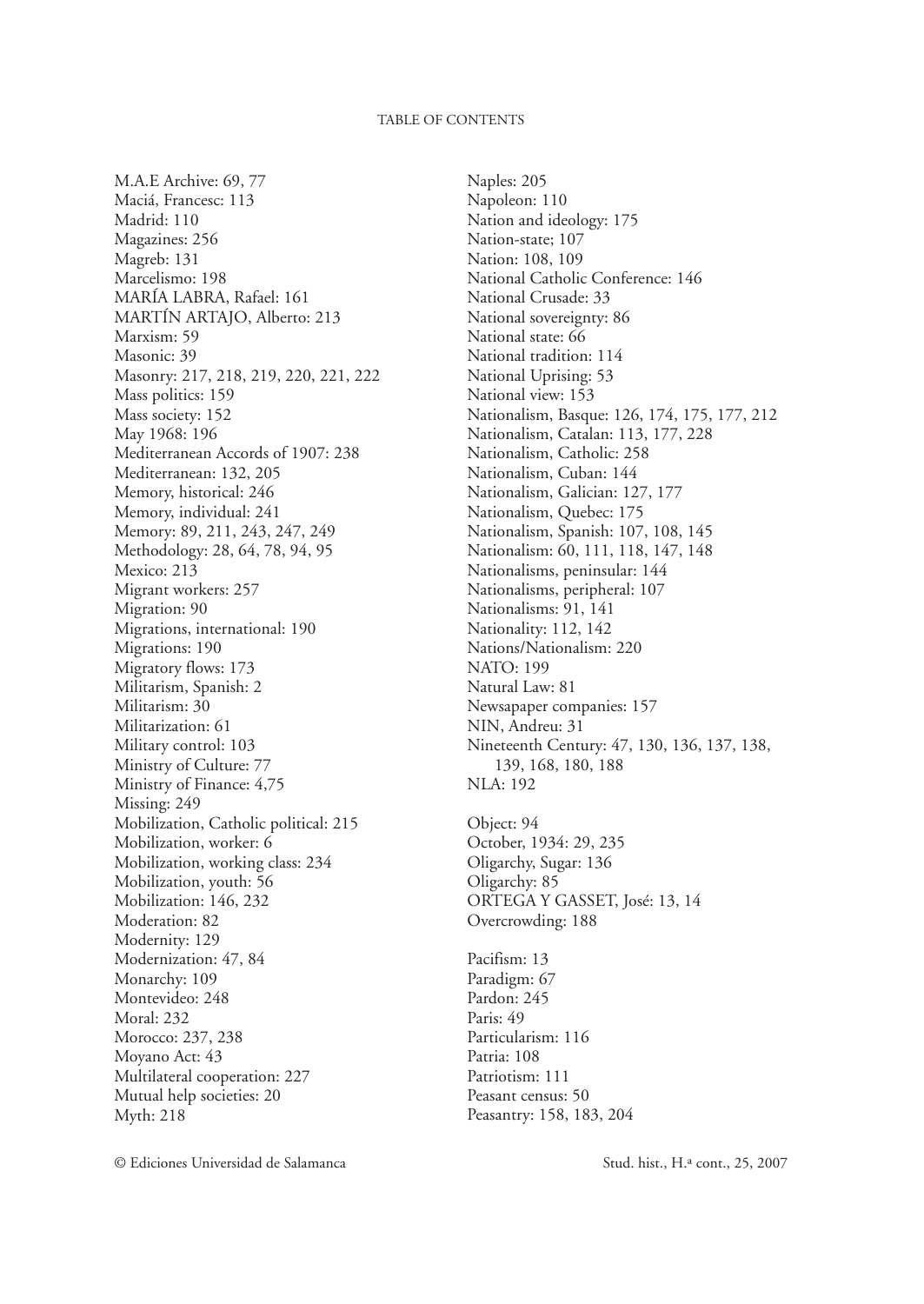People: 89, 152 Period Between the Wars: 87, 195 Peseta: 38 Philatelic treasure: 242 Plurality of memories: 241 Plurality of social times: 241 Policies, European migration: 257 Policies, Social: 182 Policy, Commercial: 164 Policy, Foreign: 130, 132, 160, 203, 207, 209, 233, 238 Policy, Health: 21 Policy, Language: 127 Policy, Monetary: 38 Political citizenship: 149 Political consciousness-raising: 56 Political consensus: 193 Political criticism: 152 Political culture: 179, 217, 219 Political membership: 15 Political opening-up: 196 Political pacts: 177 Political panorama: 45 Political parties: 9, 99,129, 150, 179 Political poetry: 42 Political power: 31 Political right-wing: 145 Political system: 150 Political theory: 99, 132 Political thought: 84 Political violence: 124, 192, 204 Politicians: 133 Popular Action Youth: 58 Popular architecture: 185 Popular Front: 7, 32, 229 Population density: 90 Portugal: 80, 81, 97, 117, 197 Post Office: 157 Power: 99 Present time: 17 Press, Catholic: 222 Press, conservative: 26 Press, provincial: 157 Press: 71 Prieto, Indalecio: 4 PRIMO DE RIVERA, Miguel: 56, 59, 56, 59, 71 Prisoners: 236 Prisons: 236

Progress: 239 Proletariat party: 229 Proletariat: 105 Propaganda, Catholic: 19 Propaganda, cultural: 227 Propaganda: 57, 233 Prosopography: 123 Prostitution: 189 Protectionism: 46, 164 Protestantism: 158 Province of Salamanca: 44 Provincial archives: 76 Provincial Commission of Salamanca: 24 PSOE: 3, 64, 65 Public archives: 133 Public education: 87 Public opinion: 159 Punishment: 245 Purge: 171 Quality criteria: 256 Reactionary Military: 2 Recall: 244 Red Army, Structure of: 34 References models: 94 Reformism, Republican: 2, 6, 8, 9 Reformism, Social: 18, 20, 26 Refugees: 191 Regenerationisms: 145 Regional archives: 76 Reich: 118 Reign of Isabel II: 43 Relation, past-present: 17 Relations, diplomatic: 191 Relations, financial: 138 Relations, gender: 255 Relations, international: 69 Relations, labour: 102 Relations, Spanish-American: 203, 209 Relations, Spanish-French: 208 Religion: 155 Religious persecution: 33 Reparation and oblivion: 245 Repression, Francoist: 235 Repression: 124, 171, 192, 201 Republic, First Portuguese: 225 Republic, First Spanish: 82 Republic, Second Spanish : 1, 3, 5, 6, 7, 8, 9,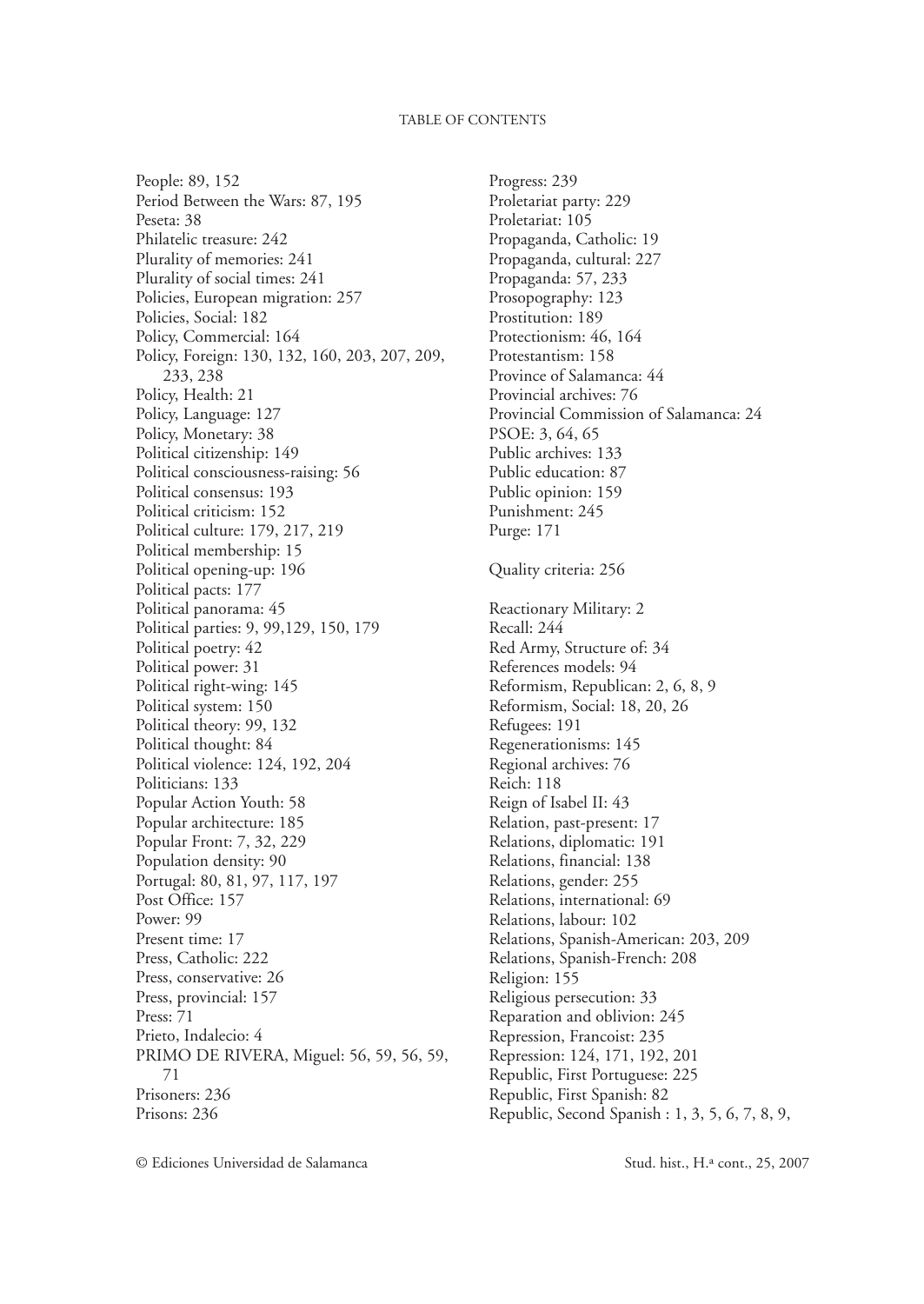10, 11, 12, 22, 26, 30, 31, 50, 51, 52, 58, 59, 60, 62, 85, 113, 131, 206, 242 Republicanism: 30, 81, 101, 169, 187 Research lines: 92 Research strategy : 96 Research: 27 Residencia de Estudiantes: 83 Resistance: 104 Restoration: 45, 71, 79, 123, 130, 159, 182, 183, 222 Revolution, Bolshevik: 86 Revolution, French: 97 Revolution, Portuguese: 197 Revolution, Workers': 3 Revolution: 60, 103, 218 Ría de Bilbao: 173 Rif: 237 Rights of Man: 101 Riots: 186 Risorgimento: 220 Ritual: 243 Rural housing: 183 Rural life, ways of: 183 Rural society: 163 Rural working conditions: 51 Salamanca: 24, 43, 45, 46, 47, 48, 49, 51, 52, 53, 54, 55, 82, 180, 215 SALAZAR, Antonio de Oliveira: 117, 197, 200 Salazarism: 198, 199 São Paulo: 252 Scientific spirit: 81 Search methods: 54 Sectoral Work Federations: 5 Secularization: 155 Self-determination: 212 Silence: 244 Single Act: 88 Sociability: 176, 179, 218 Social Catholicism –Research Lines: 27 Social Catholicism: 19, 23, 28 Social change: 202 Social citizenship: 149 Social conciliation: 21 Social frameworks of memory: 241 Social insurance: 20, 21, 22 Social perception: 202 Social protest: 186 Social Reform Commission: 18, 24

Social rights: 81 Social Sciences: 96 Social security: 20, 21 Social strategies: 156 Social trends and models: 28 Socialism: 10, 87, 156, 230 Socialist Youth: 57 Socialization, conservative: 239 Socialization: 61 Society: 91, 102, 128, 143 Sociology of knowledge: 241 Sociology of memory: 241 Socorro rojo internacional: 240 Sources, archival: 76 Sources, historical: 50, 102 Sources, oral: 70 Sources: 63, 64, 65, 66, 68, 69, 70, 73,74 Spain, contemporary: 179? Spain, Isabelline: 157 Spain: 107,109, 111, 114, 115, 131, 136, 137, 138, 144, 147, 161, 170, 174, 177, 181, 185, 187, 188, 190, 191, 211, 219, 228, 237, 244 Spanish banking: 4 Spanish Catholicism: 146 Spanish-American cultural relations: 203, 253 Stamps: 242 State terrorism: 248 State: 103, 111, 118, 163, 164, 174 Street names: 244 Strikes: 186 SUÁREZ, Adolfo: 115 Summer courses: 12 Survey: 54 Syndicalism, Catholic: 28 Syndicalism, worker: 5, 10 Syndicalism: 87, 93 Teacher Training colleges: 43 Teaching History: 122 Technology: 178 Teleology: 63 Territorialization of memory: 248 Testimonies: 249 Third party nationals: 257 Time: 241 Totalitarianism: 193, 241 Trade unions: 230 Traditionalism: 80